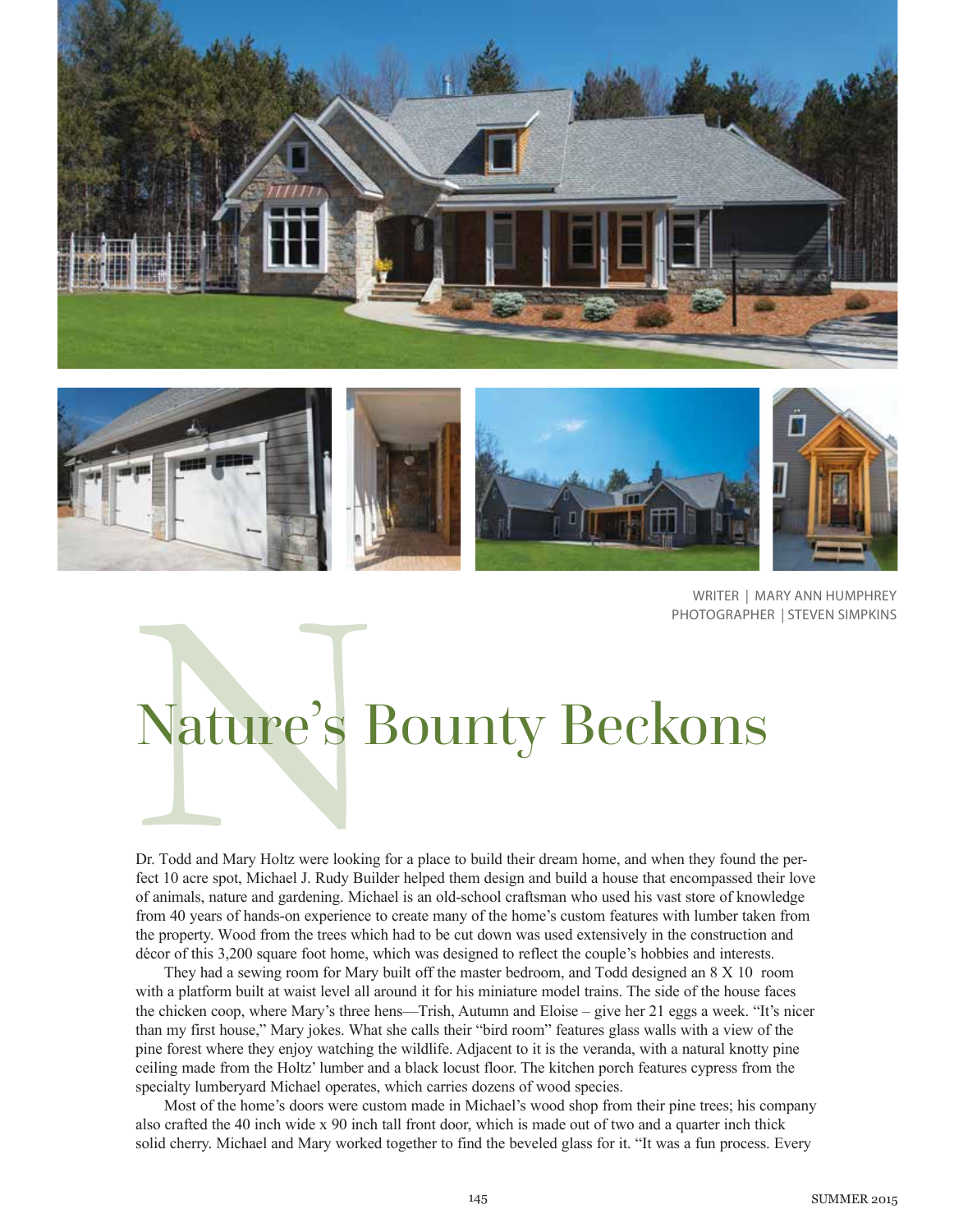little thing was unique," Michael says. Much of the interior trim was milled from the Holtz's lumber – they used red and white pine, ash, birch, maple and poplar. The home's paneling is red pine tongue and groove, and the beaded wainscoting is poplar. Wormy maple, which has a unique brown stripe, was used for the laundry room countertops and a special spice rack for the pantry. Using their own lumber saved Todd and Mary well over \$6,000.

The three bedroom home resembles a French country farmhouse, and the traditional red brick of the kitchen's raised fireplace is consistent with its cozy, comfortable atmosphere. "This house is meant to be lived in, it's not a show house," Mary says, adding that she loves anything that comes from the earth. The kitchen countertops are Imperial Danby marble, and all the hardwood floors on the first level are made of ash from their trees. The home's natural brown, red and gold colors reflect their love of fall, with birds and leaves prominently featured in many areas. In the back foyer, floor tiles were laser cut with custom prints from leaves they collected over the years. Leaf tiles crop up throughout the home: on the mud room floor, in the kitchen, and in the master bath shower's recessed niche. Shumacher "A Twitter" wallpaper featuring backyard birds like robins, cardinals and chickadees decorates the rear hall bathroom, and Mary made a light fixture out of a birdcage.

The front porch ceiling is painted "Haint" blue; the name comes from the old south, where the theory is that this color blue would keep out evil spirits. While it's not certain to keep out "haunts," what it does keep out is birds, bugs and spiders. "Creatures think it's a continuum of the sky," Mary says. The color complements the bluish-gray stacked stone on the home's exterior. The dining room's boxed pic ture window has a copper roof; the gray-green patina will blend over time with the blue-gray of the stone. The exterior redwood and cypress trim weathers naturally to a soft, earthy tone.

"I want the homeowners to smile every time they drive in the driveway," Michael says. He is member of the Home Builders Association of Midland County, and through them a member of the National Association of Home Builders and the Home Builders Association of Michigan.  $\Box$ 

Vintage furniture Mary found in her travels adds to the home's eclectic charm. She likes to decorate with pieces that have meaning, and she repurposed antiques for three of the home's bathrooms. She painted an old Drexel chest of drawers a dark metallic brown, exposed all the original heritage gold trim, and put in a fluted sink and new hardware. In the back hall bath, she transformed an old wet bar with a copper bucket sink into the vanity. Refurbished Art Deco and Victorian light fix tures, originally from train stations or 1800's mansions, are featured throughout the home.



The property.<br>The property. The mudroom was custom bunt using wood from the sitting ware for the sitting room of the kitchen provide a perfect vantage point for birdwatching.<br>CENTER Market vantage point for birdwatching. T CENTER : Marble countertops and mosaic marble in the butler' pantry tie in with the kitchen. RIGHT: Leaves from the homeowner's collection are laser cut into tiles scattered throughout the home.

Michael built a home for Todd's parents when they moved to the area in the 1980's, and Todd and Mary chose him to build this home because of his unique style and hard work ethic. They have nothing but praise for Mike as a builder and a person. "He took our vision and our dream and made it come true," Mary says. "He's not just a builder, he'll always be in our life as a friend." Michael enjoys working with the homeowners throughout the building process. "I'm a little old fashioned," Michael says. "What I do takes a little longer, but you get better results." He adds that his prices are competitive because he works with the homeowner's designs, and helps them get more expensive elements for less. He builds about one home per year, and his philosophy is that you gain success by trying to be the best at what you're doing. He adds that his family has been a great asset to his business, especially his wife Myrna's discerning eye. His youngest brother Mark has designed most of the projects Michael has constructed.



TOP: Imperial Danby marble tops both the counters, the kitchen island and the butler' pantry counters. The mosaic marble backsplash in the kitchen is also seen on the floor in the butler' pantry. ABOVE LEFT: A raised fireplace lends rustic farmhouse charm to the kitchen. ABOVE RIGHT: Built in bookcases line the arched double entrance to the kitchen.

TOP: Black and white marble tiles in the front hallway contrast with the warm cherry wood door with its beveled glass. MIDDLE: Drawers were built under the stairwell to provide extra storage. BOTTOM: The mudroom was custom built using wood from







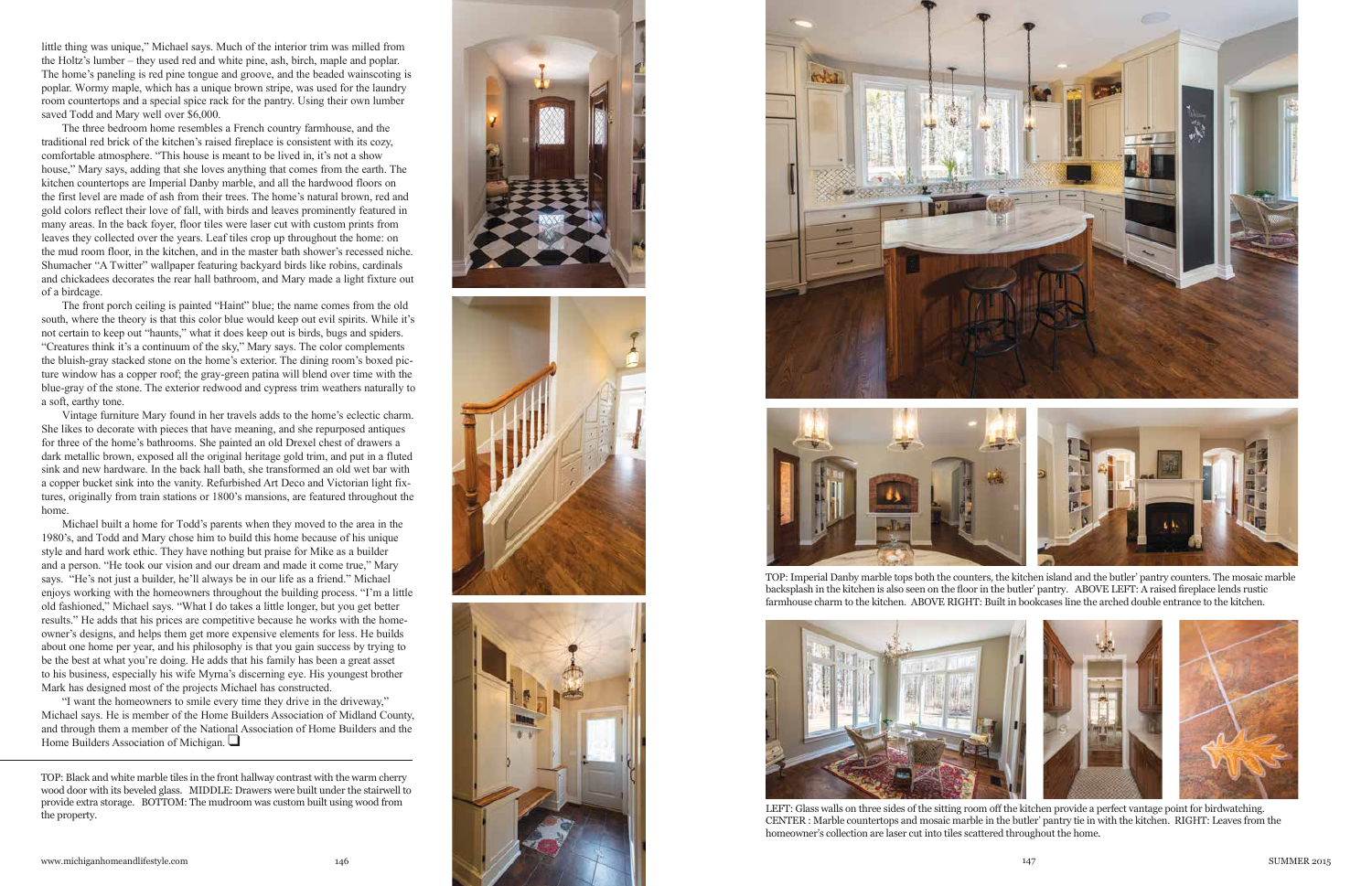

ABOVE: An antique wet bar with a copper bucket sink is repurposed into a bathroom vanity. RIGHT: White pine from the property was whitewashed and fashioned into a built in chest of drawers and cupboard in granddaughter Eva's room.



ABOVE: A knotty pine ceiling, black locust floors and cedar shakes give the veranda a rustic feel.



ABOVE: The chicken coop, where Mary plans to add three chicks to her family of hens this summer.



### Michael J. Rudy Builder

PRINCIPAL OWNERS: Michael Rudy and Myrna Rudy

YEARS IN BUSINESS: 41

ESTABLISHED IN: 1974 was when I built the first home. I became incorporated in the early 90's.

EDUCATION: Associate in Arts at Delta Community College

#### BUSINESS PHILOSOPHY:

To strive to be the best in our craft and always look to improve. We prize knowledge and quality to gain superior results and create unique finish products and lasting relationships with our customers.

#### WHAT SETS YOUR BUSINESS APART?

There are many qualified people in our craft. We distinguish ourselves by having broad product knowledge, an ability to create uniqueness in every project, and providing the many varied needs demanded in the building industry. We also have a specialty lumberyard with woodshop service where we have created a complimentary niche for the building and woodworking industry.

#### WHAT WOULD YOU LIKE READERS TO KNOW ABOUT YOU?

I grew up in Midland, Michigan, with nine brothers and sisters. I spent about half of my building career as a part-time builder, while working in retail lumber sales, moulding and millwork creations, custom carpentry, maintenance and repair services. My wife and I have two children, Stephen and Andrea, who helped with the business while they were youths through high school and college. I enjoy sports, coaching, tending my gardens and fruit trees, helping where I can, and especially time with my family and our seven grandchildren.

#### CONTACT INFORMATION:

Phone: (989) 687-6688 | RudyEnterprise@tds.net Web: www.MichaelJRudyBuilder.com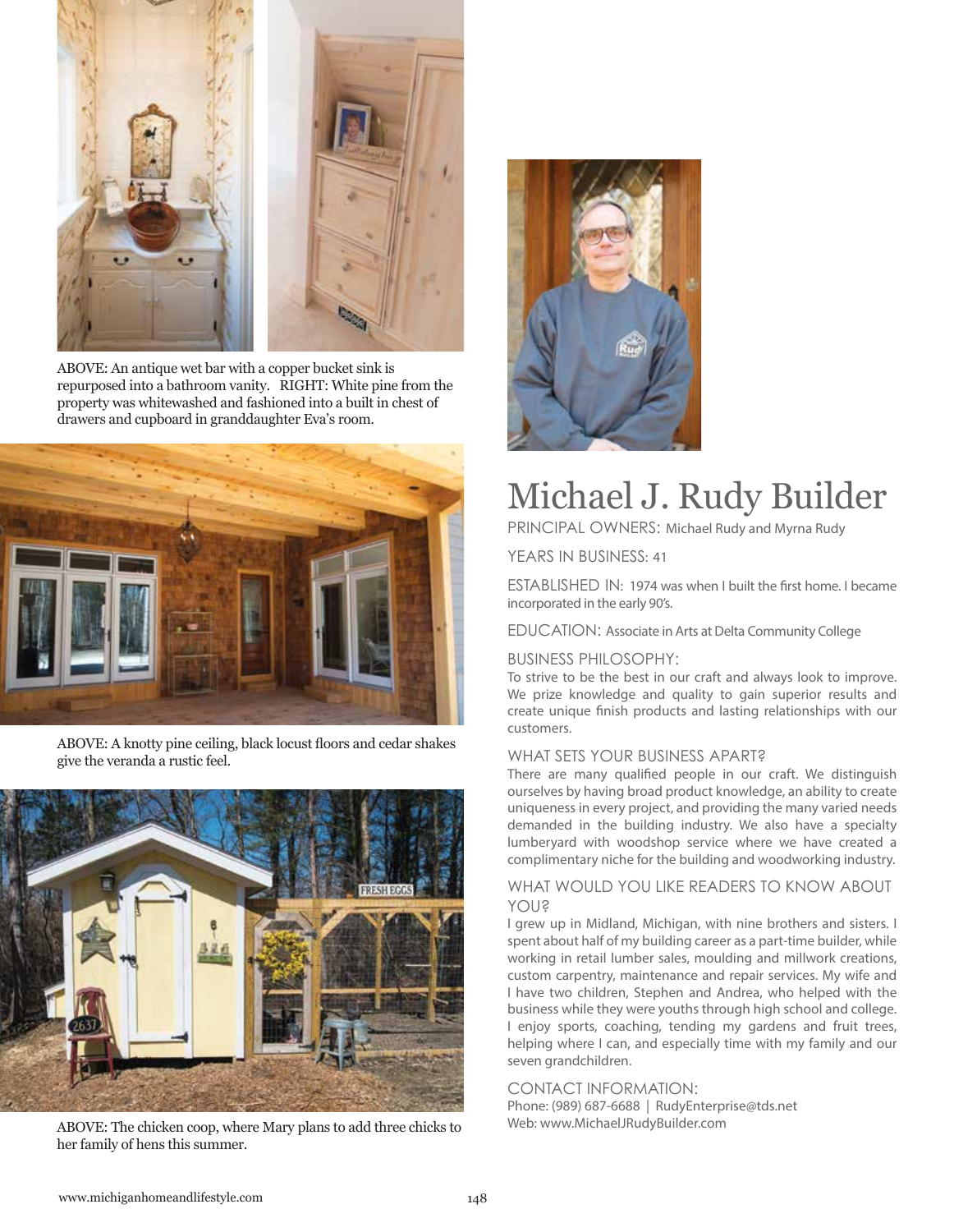#### TILE SUPPLIER

#### PREMIER TILE & STONE

Since 2007, Premier Tile & Stone has provided the Midland-Bay City-Saginaw area with a unique service: a consultative approach to selling tile, stone, granite and quartz with a high level of customer service. We offer a full-service, turnkey solution. In addition to tile and stone sales and design, we have professional installers on staff and can recommend plumbers, electricians, painters, and handymen needed for a full renovation of your kitchen or bath. The small details make a big difference.

Whether you're building your dream house or updating your current one, our designers can help make your dream a reality.

Our 4,000 square foot showroom is the largest in the area, so you don't have to drive to Detroit to see a world class selection of tile products. We carry ceramic and porcelain tile, natural stone products, decorative glass and metal mosaics, as well as granite and quartz countertops from over 40 manufacturers around the world.

Premier Tile & Stone. Best selection. Best service. Best value.

#### Premier Tile & Stone

1835 E. Airport Rd. Midland, MI 48642 (989) 835-9900 | www.PremierTileStone.com

#### PLUMBING AND HVAC

#### RELIABLE PLUMBING AND HEATING INC.

Reliable Plumbing and Heating, serving the Mid-Michigan area for over 65 years, prides itself on offering its customers a full range of plumbing, heating, air conditioning and home generator services. From new construction of homes and businesses to remodeling or replacement of furnaces and air conditioning units, we offer the finest quality products installed by our professional staff of licensed master plumbers and heating technicians. Since 1949, we have offered our customers expertise in hot water and steam systems, and "in-floor" radiant heating to provide the ultimate in comfort for their homes. We also offer a complete line of Kohler, quality-tested, whole house generators, which will restore power automatically during outages.

Our company has been an Independent Lennox Dealer for more than 35 years and we truly enjoy offering the quality and versatility of this high-efficiency line of HVAC equipment. We also specialize in air purification and filtration for your home to provide a safe and healthy environment for your family.

Continued on page 150...



◆ Ceramic ◆ Natural Stone ◆ Porcelain ◆ Cultured Stone ◆ Granite Care and Maintenance Products • Design and Installation



*Granite, Quartz, Marble, Ceramic or Porcelain Tiles....You want it, we've got it. The selection and price you've been looking for! Stop in and check out our large selection. We have something for every budget!*

 $*$  1835 E. Airport Rd  $*$  Midland, MI 48642  $*$  Phone: 989.835.9900 Between Dublin and Stark